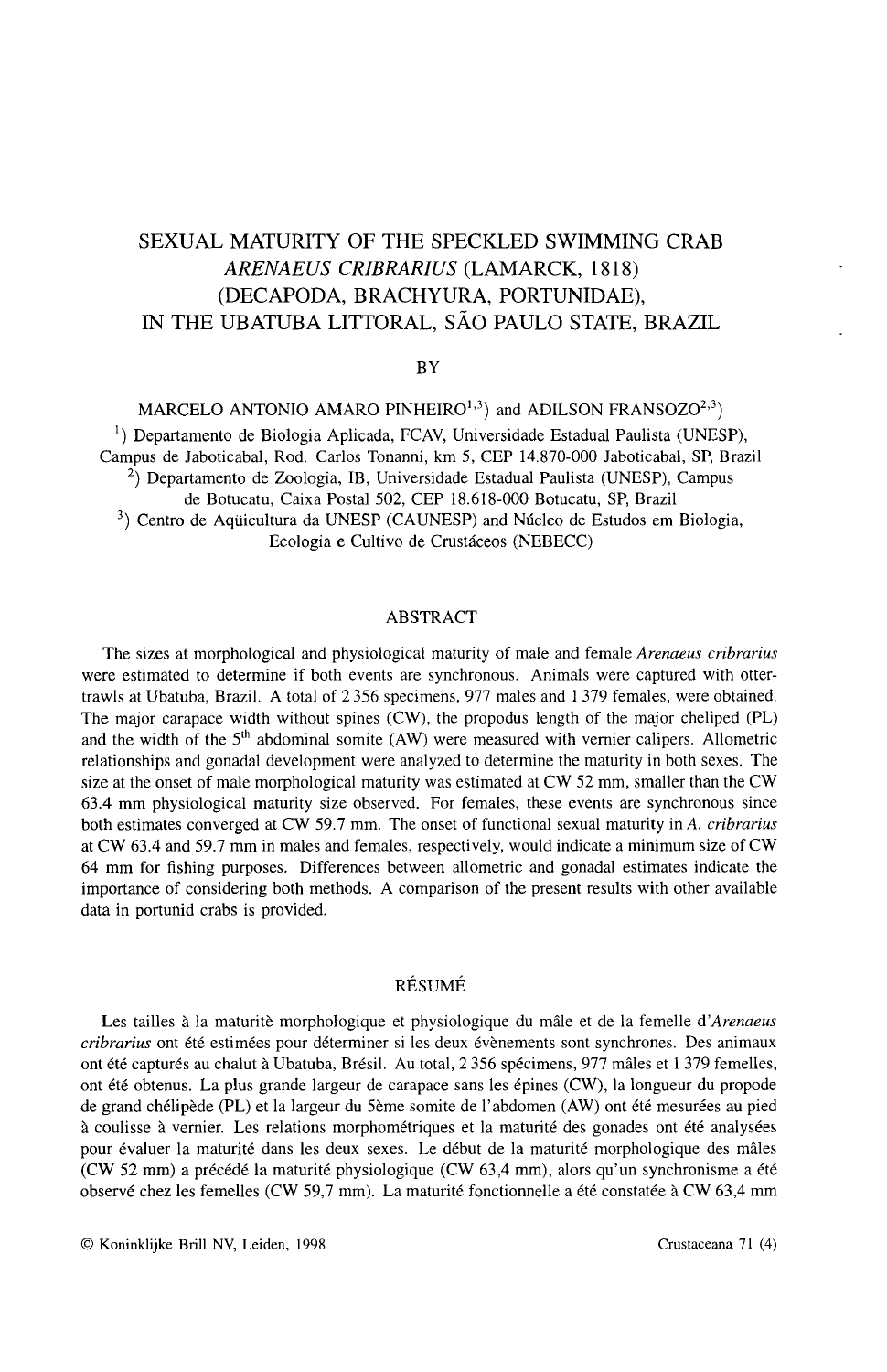pour les mâles à CW 59,7 mm pour les femelles. La taille minimale pour la préservation des stocks est de CW 64 mm.

Ces résultats montrent l'importance de l'étude macroscopique des gonades associée à la morphometrie pour mieux caracteriser la maturite de l'espece. Une comparaison avec d'autres crabes portunides est fournie.

#### INTRODUCTION

Estimates of size at the onset of sexual maturity, especially in the case of edible species, are among the most important information concerning biological populations. This information is required prior to the establishment of a fishery management program, which would preserve these natural stocks for future generations.

Most work on sexual maturity has been carried out on marine and freshwater fish species, but such studies have also been conducted on crustaceans, mainly commercially exploited species such as shrimps (Crocos & Kerr, 1983; Dailey & Ralston, 1986; Crocos, 1987; El Hady et aI., 1990) and lobsters (Krouse, 1973; Grey, 1979; MacDiarmid, 1989). Due to an intensification of fishing activities and a growing consumption of crustaceans, there has been a remarkable increase of available information on this subject in recent years. This is the case for certain brachyurans, mainly portunids (Lewis, 1977; Choy, 1988; Prasad & Neelakantan, 1990; Haefner, 1990; Branco & Thives, 1991; Branco & Lunard6n-Branco, 1993; Santos, 1994) and majids (Watson, 1970; Brown & Powell, 1972; Conan & Comeau, 1986).

The onset of sexual maturity, defined as a measure of size, can vary considerably at the inter- and intraspecific level (Fonteles-Filho, 1989). Therefore, the estimate of size at which at least 50% of a given species' population is sexually mature is important and often required.

Assessment of sexual maturity has been accomplished by associating the macroscopical development stage of gonads with the size of individuals. Carapace width is frequently used as a measure of size in brachyuran crabs, and gonadal maturation analysis provides an estimate of the physiological maturity (Campbell & Eagles, 1983; Conan & Comeau, 1986; Fonteles-Filho, 1989).

The ontogenetic growth of crustaceans is divided into phases, that often can be detected by external morphological examination. Allometric growth rates of certain somites are in many cases growth phase indicators. Sometimes the growth phase transition itself is marked by an abrupt allometric change of these structures (Hartnoll, 1974, 1978, 1982). Among the three described growth phases, i.e., larval, juvenile, and adult, the puberty moult, which separates the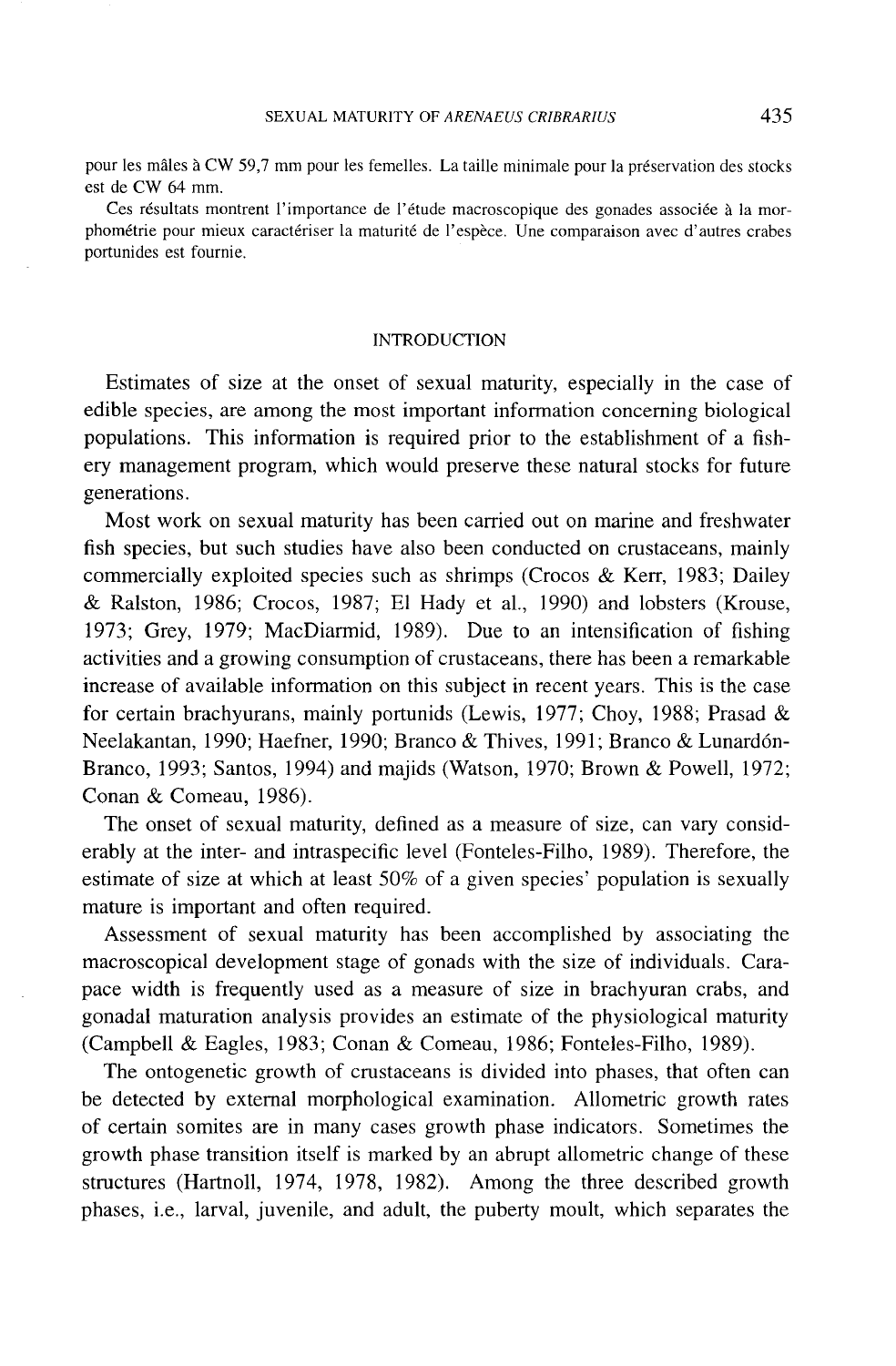last juvenile and first adult instars, is the most important since the secondary sexual characters are fully developed.

**In** some brachyuran male crabs, fully developed secondary sex characters include the release of abdominal somites and gonopods from the thoracic sternites (Guinot, 1979), the conspicuous growth of certain cheliped segments (mainly the propodus) (Hartnoll, 1982; Pinheiro & Fransozo, 1993), and colour pattern enhancement of cheliped propodus and dactylus (Hopkins, 1963; Ryan, 1967). **In** females, there is a positive allometric growth of certain abdominal somites, e.g., the  $5<sup>th</sup>$  and the  $6<sup>th</sup>$ , and in some species the gonopore openings are only noticeable when maturity is achieved.

Sexual maturity in crustaceans can also be estimated from external observations. **In** this procedure, biometrical relationships are analyzed in which dimensions of chelar propodus (in males) and abdominal somites (in females) are regarded as dependent variables. Since graphical inspection can only indicate the size interval in which the portunid puberty moult occurs, Somerton (1980) and Somerton & MacIntosh (1983) developed two FORTRAN computer softwares (MATURE 1 and MATURE 2) for a more precise estimate.

Synchronism between morphological and physiological maturity in crustaceans, such as in the functionally mature juvenile specimens, for reproductive purposes are not very clear. Although frequently focused on (Conan & Comeau, 1986; Ennis et aI., 1988), the reproductive events related to these questions are not adequately understood.

Though being used as a fishery resource in many regions along the Brazilian coast, there is no information regarding the sexual maturity in *Arenaeus cribrarius* at present. Establishing a minimum capture size would help this species' management in the wild and contribute to keep available stocks for future generations. Therefore, this study aims to estimate the size at the onset of sexual maturity in the swimming crab *Arenaeus cribrarius* (Lamarck, 1818) in the Ubatuba region, SP, Brazil, comparing size at morphological and physiological maturity to verify a possible synchrony between them. Furthermore, a comparative analysis using information gathered on other portunid crabs is provided.

# MATERIALS AND METHODS

Monthly crab samples were obtained during a 2-year period, from May 1991 to April 1993, with two otter-trawls with 10 mm mesh nets in the Ubatuba region (fig. 1). An additional 403 crabs (189 males and 214 females), sampled in November 1988 and October 1989 in Fortaleza Bay, Ubatuba, were included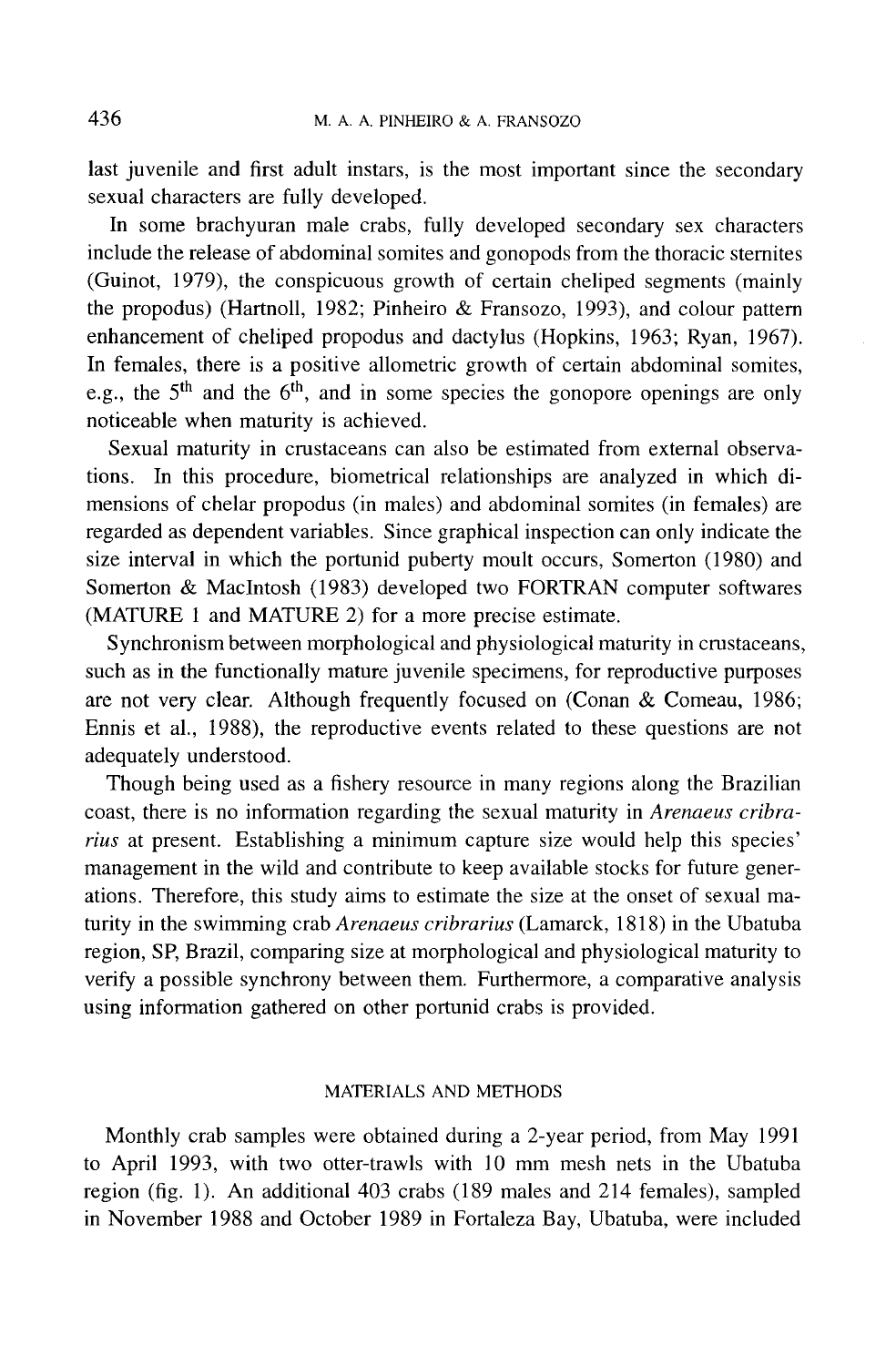

Fig. I. Ubatuba region, Sao Paulo State, Brazil, where *Arenaeus cribrarius* (Lamarck, 1818) specimens were obtained.

in these analyses. After capture, the crabs were maintained in thermic boxes, placed in labeled plastic bags and frozen  $(-10^{\circ}C)$  until processed.

Each specimen was sexed and its morphology checked. In the later procedure, females with triangular and suboval-shaped abdomens were considered juvenile and adult crabs, respectively. In males, both juveniles and adult specimens have inverted "T" shaped abdomens, but in juvenile crabs the abdomen adheres to the thoracic sternites, a characteristic which became first known from *Callinectes* spp. (Van Engel, 1958; Taissoun, 1970).

Carapace width excluding lateral spines (CW) was used as a representative measure of body size (independent variable) (fig. 2). The propodus length of the major cheliped (PL) in males and  $5<sup>th</sup>$  abdominal somite width (AW) of females (regarded as dependent variables) were also measured. All measurements were made with vernier calipers to the nearest 0.05 mm. Damaged crabs or individuals with regenerating or otherwise anomalous limbs were discarded.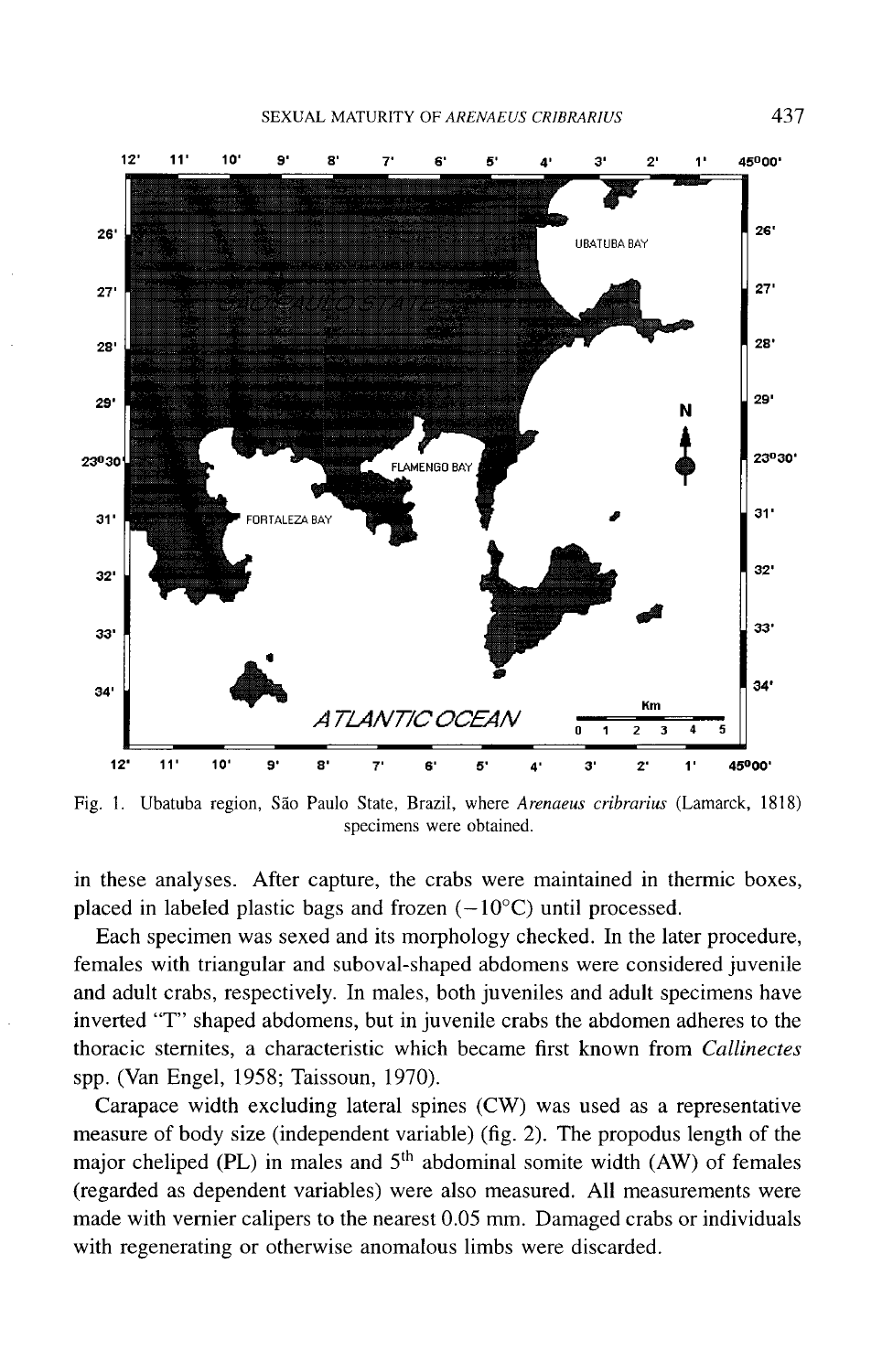

Fig. 2. *Arenaeus cribrarius* (Lamarck, 1818). Measurement specifications of: 1, carapace; 2, major chela; 3, abdomen of juvenile female; 4, abdomen of adult female. CW, carapace width; PL, propodus length; AW, abdomen width.

Morphological maturity in A. *cribrarius* was estimated from the biometric relationship between  $PL \times CW$  in males and  $AW \times CW$  in females (Pinheiro & Fransozo, 1993). The allometric equation ( $y = a x^b$ ) was fitted to each growth phase to obtain the allometric growth constant "b", which is required to determine the growth pattern (see Somerton, 1980). Patterns of relative growth include cases in which growth phase lines present an overlap, making it difficult to determine the size at maturity by simple graphic inspection, and others in which allometric growth of the dependent dimension at the puberty moult leads to nonoverlapping juvenile and adult growth lines. MATURE 1 software (Somerton, 1980) was developed to estimate the morphological maturity of species presenting overlapping growth phase lines, while MATURE 2 (Somerton & MacIntosh, 1983) should be used in the case of intercepting growth phase lines. If the data set is too extensive, its size can be reduced by means of pseudo-random generation of uniformly distributed numbers (Naylor et aI., 1966; Wichmann & Hill, 1982), maintaining the lower and upper limits of each growth phase line.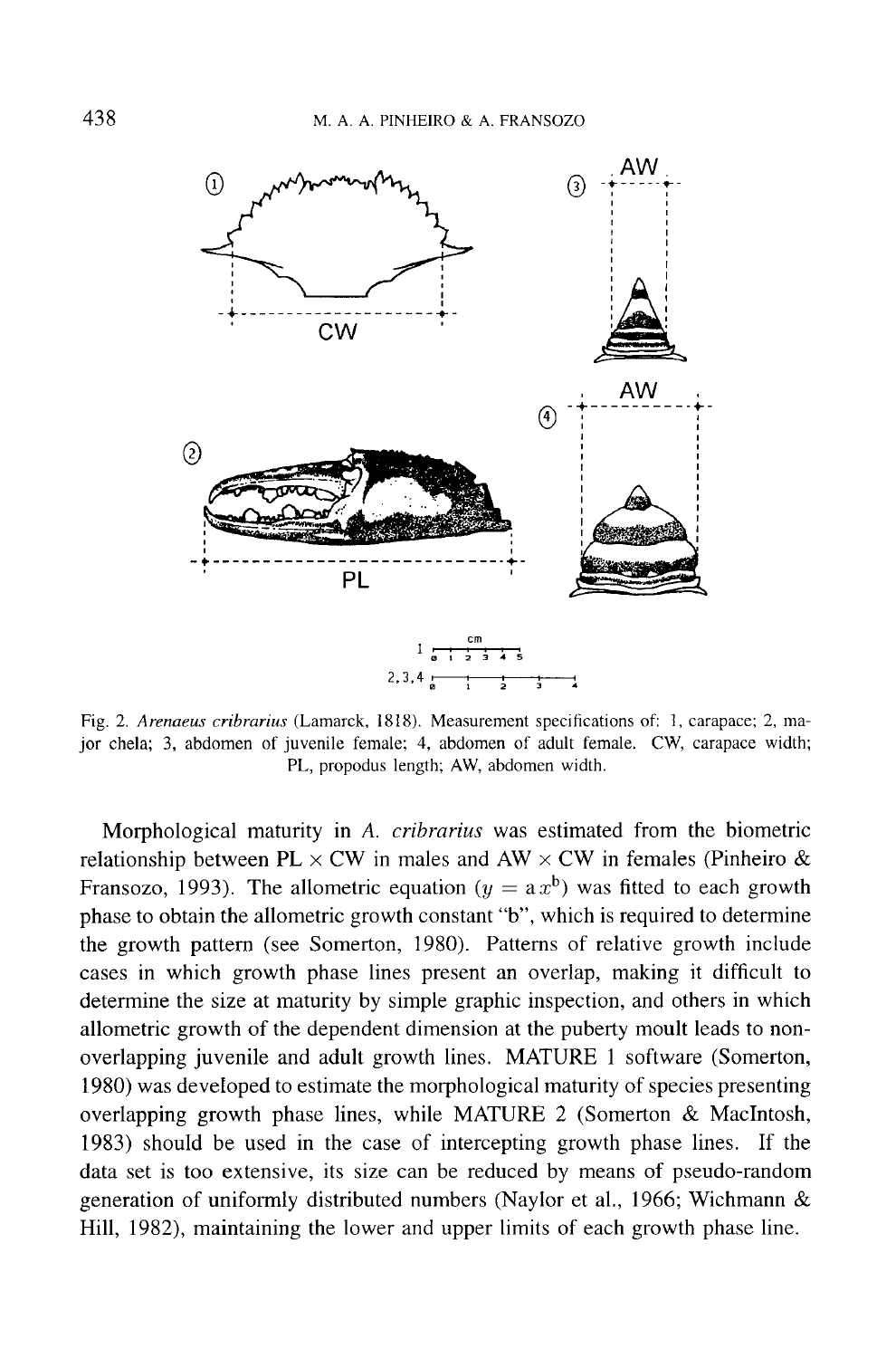## SEXUAL MATURITY OF *ARENAEUS CRIBRARIUS* 439

TABLE I

*Arenaeus cribrarius* (Lamarck, 1818). Diagnosis of gonadal development stages and substages used in macroscopical analyses in both males and females (modified from Haefner, 1976 and Erdman & Blake, 1988)

| Stage      | Substage | Macroscopical features                                                                             |                                                                                                                                                    |  |
|------------|----------|----------------------------------------------------------------------------------------------------|----------------------------------------------------------------------------------------------------------------------------------------------------|--|
|            |          | Male                                                                                               | Female                                                                                                                                             |  |
| Immature   | I        | Gonads can only be ob-<br>served under an over $40\times$<br>magnification.                        | Gonads can only be ob-<br>served under an over $40\times$<br>magnification.                                                                        |  |
|            | п        | Filamentous colourless vas<br>deferens. Only visible if<br>magnified.                              | Filamentous ovary.<br>Colourless to translucent.<br>Only visible if magnified.                                                                     |  |
| Developing | Ш        | Vas deferens filament visi-<br>ble to the naked eye.<br>Colourless to translucent.                 | Filamentous ovary<br>but<br>visible to the naked eye.<br>Salmon to orange.                                                                         |  |
|            | IV       | Gonad : hepatopancreas<br>size ratio approximately<br>$1:4.$ White.                                | Gonad : hepatopancreas<br>size ratio approximately<br>1:2. Ovary is light<br>orange.                                                               |  |
| Developed  | V        | Gonad and hepatopancreas<br>with similar sizes. White.                                             | Gonad and hepatopan-<br>creas with similar sizes.<br>Ovary is dark orange.                                                                         |  |
|            | VI       | The gonad is larger than the<br>hepatopancreas, occupying<br>all cephalothoracic cavity.<br>White. | The ovary is larger than<br>the hepatopancreas, occu-<br>pying all cephalothoracic<br>cavity. Ova are visible<br>to the naked eye. Dark<br>orange. |  |

Gonads were examined to determine the size at which half of the population is physiologically mature ( $CW_{50\%}$ ). Stage of gonadal development was assigned by gonad colour and the gonad/hepatopancreas size ratio (table I).

According to the methodology described by Vazzoler (1982) and Fonteles-Filho (1989), the crabs were grouped into 5 mm CW classes. Individuals with immature gonads were classified as juvenile while specimens with both developing and developed gonads were considered adults. The proportions of juvenile and adult crabs within each size class were calculated, and the percentages of adult crabs per class were adjusted to an  $y = 1 - e^{-AZ}$  sigmoid curve, where  $Z = x^{b}$  and  $A = \ln a$  of the linearized equation  $\ln[-\ln(1-y)] = \ln a + b \ln x$ . Estimates of the onset of sexual maturity were obtained from the equation  $CW_{50\%} = e^{[\ln[-\ln(1-0.5)] - \ln A]/b}$  (Fonteles-Filho, 1989).

Functional maturity was regarded as the minimum size at which crabs of each sex are both morphologically and physiologically ready to reproduce. A quanti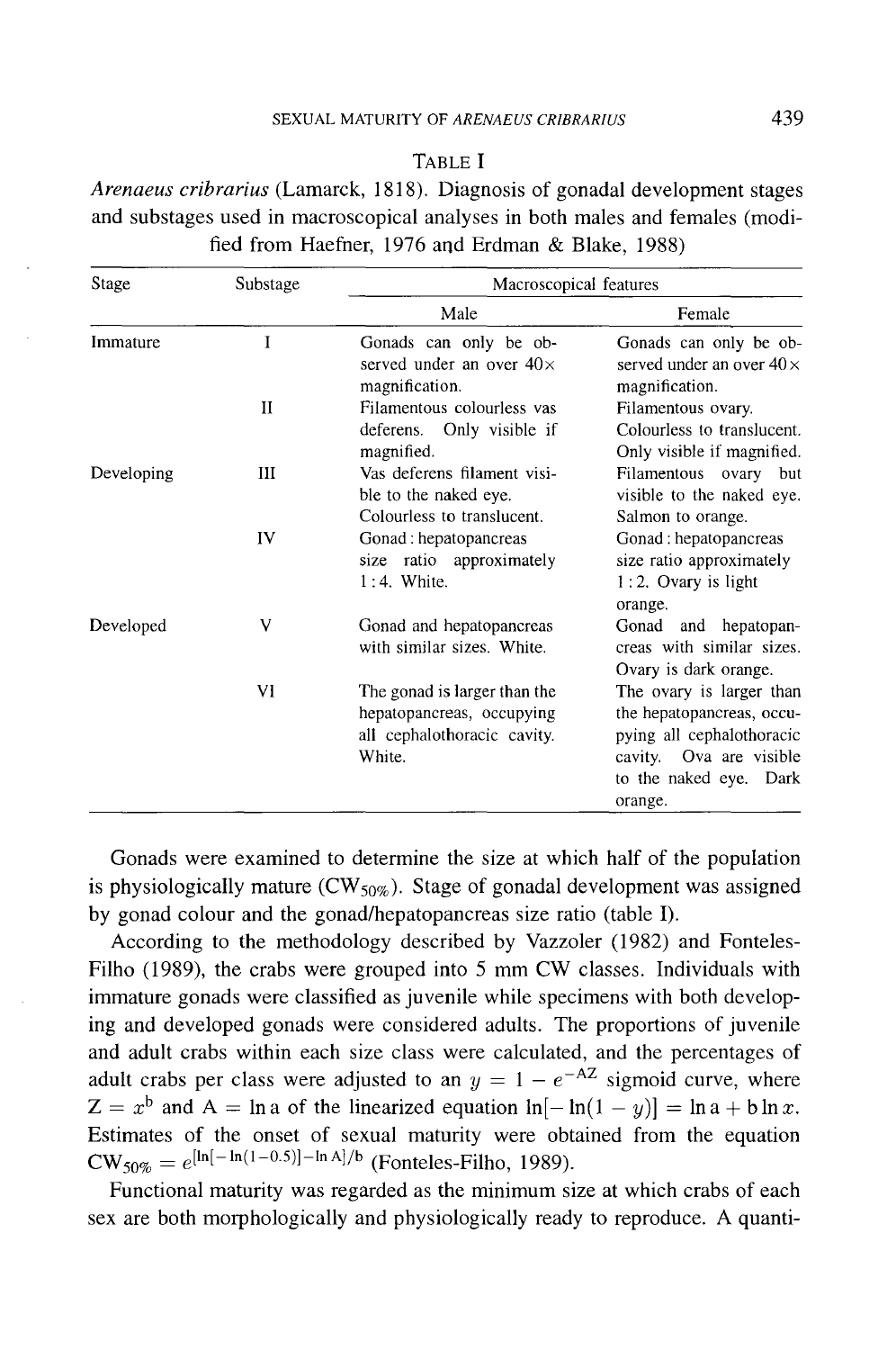tative assessment of the immature crab catch in a locally exploited commercial activity is provided.

### RESULTS

From May 1991 to April 1993, a total of 1 953 crabs were obtained: 788 males (100 juveniles and 688 adults) and 1165 females (253 juveniles and 912 adults). Including the crabs previously collected in the Fortaleza Bay, 2356 individuals were analyzed.

# Morphological maturity

A total of 685 males (100 juveniles and 585 adults) were included in the  $PL \times CW$  analysis; the equations:

 $\ln PL = -0.84 + 1.11 \ln CW$   $(r^2 = 0.99; t = 105.52; P < 0.05)$  and  $ln PL = -1.53 + 1.28 ln CW$   $(r^2 = 0.98; t = 164.91; P < 0.05)$ 

were obtained for juvenile and adult crabs, respectively. In the  $AW \times CW$  analysis of 1313 females (324 juveniles and 989 adults), we found, respectively:

 $\ln AW = -2.40 + 1.27 \ln CW$   $(r^2 = 0.98; t = 113.76; P < 0.05)$  and  $\ln$  AW = -1.79 + 1.20  $\ln$  CW  $(r^2 = 0.93; t = 114.68; P < 0.05)$ 

for juvenile and adult crabs.

In males, the PL  $\times$  CW scatterplot (fig. 3) resembles Somerton's (1980) "A" pattern, prompting the use of the MATURE 2 software in the analysis. Since the data size was within the software's capability range, the routines were executed without sample size reduction. Sizes of analyzed crabs ranged from 22.1 to 107.7 mm CW and a residual sum of squares (RSS) minimization at 52 mm CW, indicating the inflection point. In this analysis, the fit of two different regressions was better than the fit of a single one  $(F = 61.23; P < 0.01)$ , and the expressions obtained were:

juvenile males:  $\ln PL = -0.77 + 1.09 \ln CW$   $(N = 75)$  and adult males:  $\ln PL = -1.56 + 1.29 \ln CW$  ( $N = 610$ ).

In females, the AW  $\times$  CW scatterplot is similar to Somerton's (1980) "D" pattern, so MATURE 1 software was used. In this case, data size (1313 females) was too large and 500 random points were used to obtain the relationships shown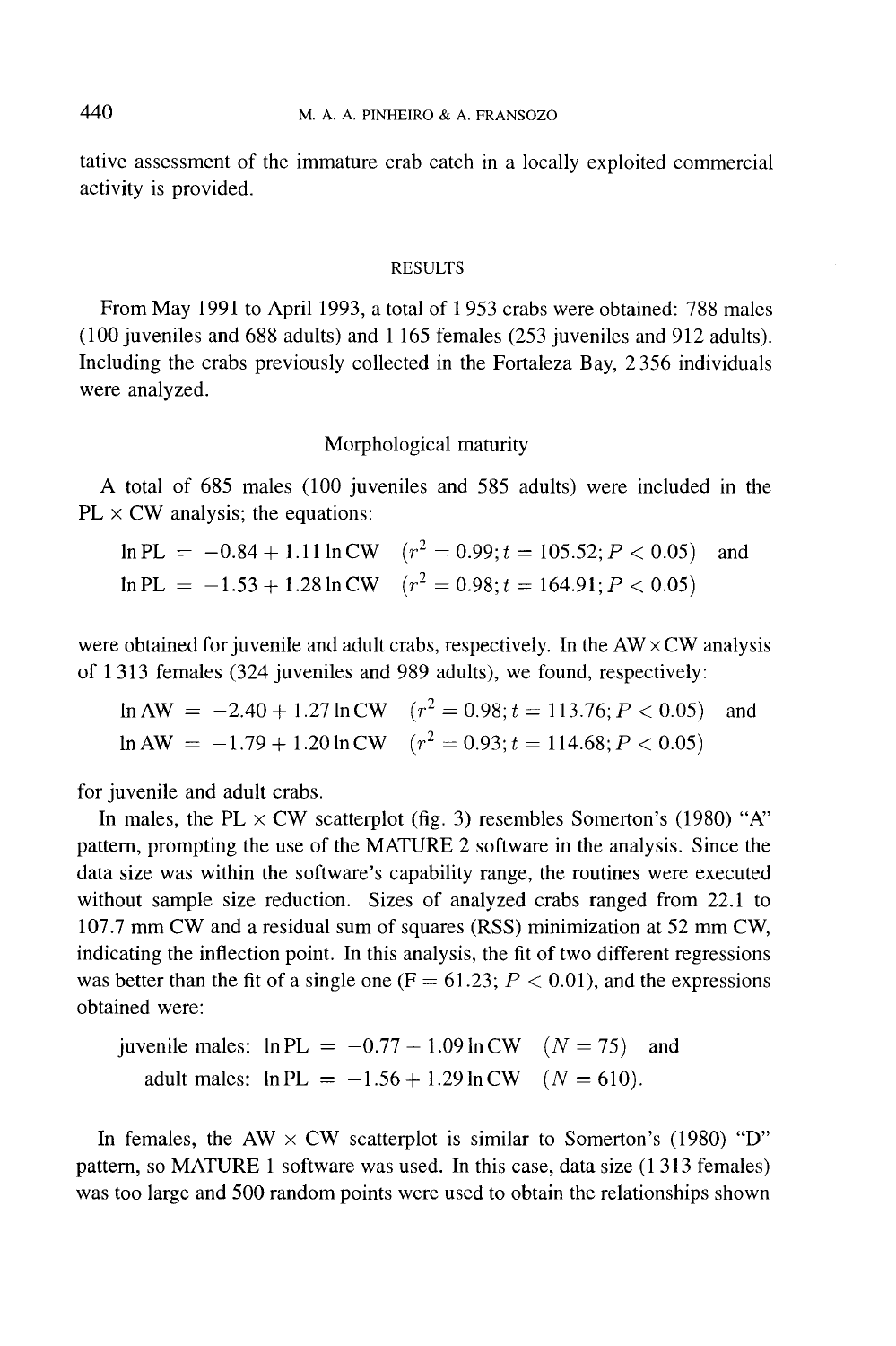

Fig. 3. *Arenaeus cribrarius* (Lamarck, 1818). Chelar propodus length (PL) versus carapace width (CW) scatterplot in males ( $N = 685$ ).

in fig. 4. Size ranged from 28.4 mm to 92.8 mm CW and growth phase lines overlap within the 45-75 mm size interval. The relationships obtained were:

juvenile females:  $\ln AW = -2.41 + 1.28 \ln CW$   $(N = 120)$  and adult females:  $\ln AW = -1.83 + 1.20 \ln CW$   $(N = 380)$ .

Parameter estimates when fitting the logistic function,  $y = 1/(1 + Ae^{Bx})$  to the size class frequency of mature females data resulted in the constants  $A =$ 847.11  $\times$  10<sup>5</sup> and B = -305.62  $\times$  10<sup>-3</sup>. Therefore, the onset of morphological maturity  $(CW_{50\%})$  is estimated at 59.7 mm. Of the 500 specimens analyzed, mature female size ranged from  $51.9$  mm to  $72.4$  mm CW.

# Physiological maturity

The size frequency distributions of 952 males and 1369 females in each gonadal development stage are shown in table II. In males, the maturity curve constants obtained were A =  $2.51 \times 10^{-16}$  and b = 8.57. Thus, the onset of physiological maturity in males was estimated at  $CW_{50\%} = 63.4$  mm as shown in fig. 5. Crabs larger than 85.7 mm were invariably mature. In females, the "A" and "b" constants were estimated at  $8.06 \times 10^{-18}$  and 9.54, respectively. As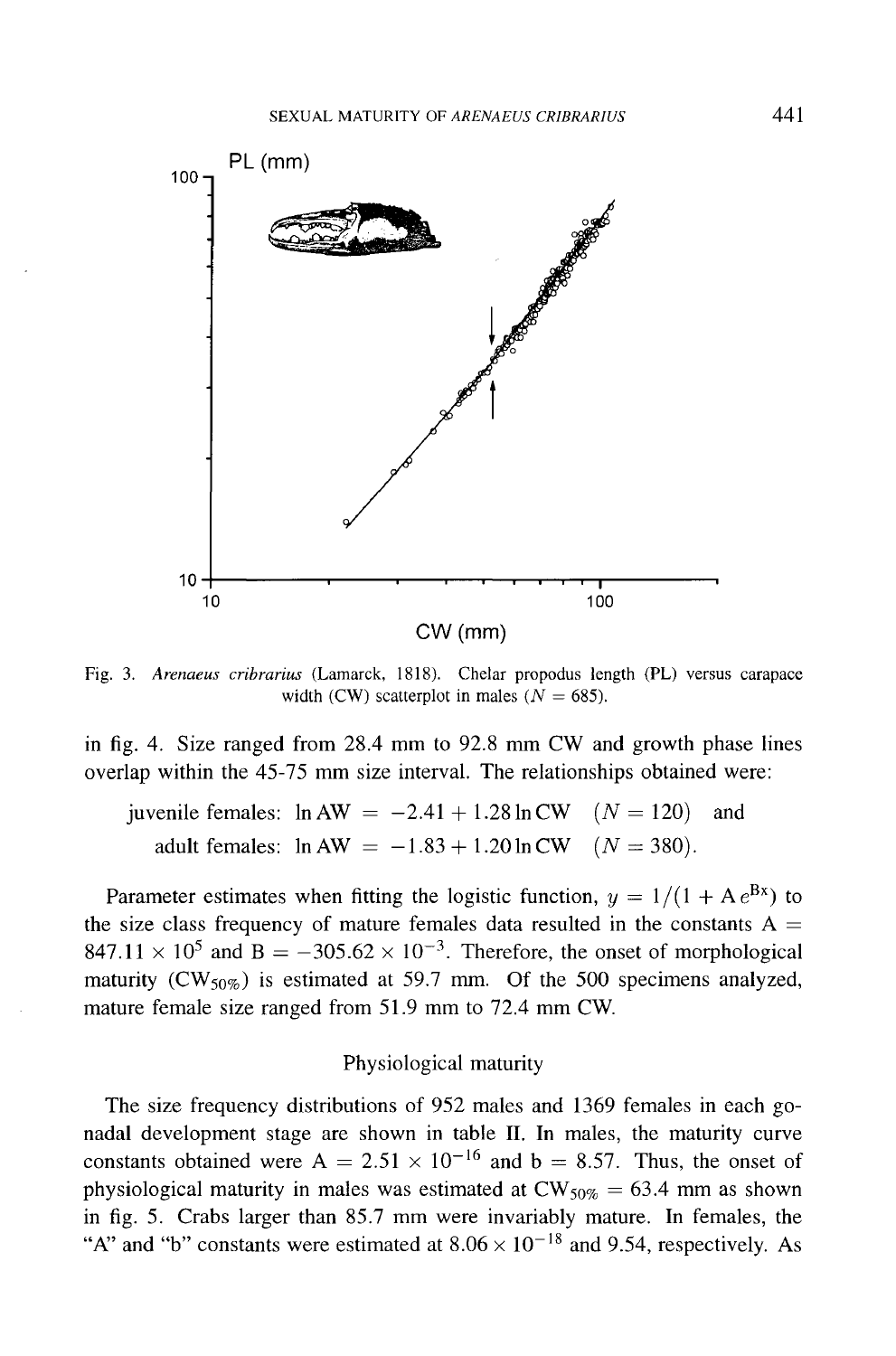

Fig. 4. *Arenaeus cribrarius* (Lamarck, 1818). Abdomen width (AW) versus carapace width (CW) scatterplot in females ( $N = 500$ ).



Fig. 5. *Arenaeus cribrarius* (Lamarck, 1818). Physiological maturity curve in males *(N* = 952).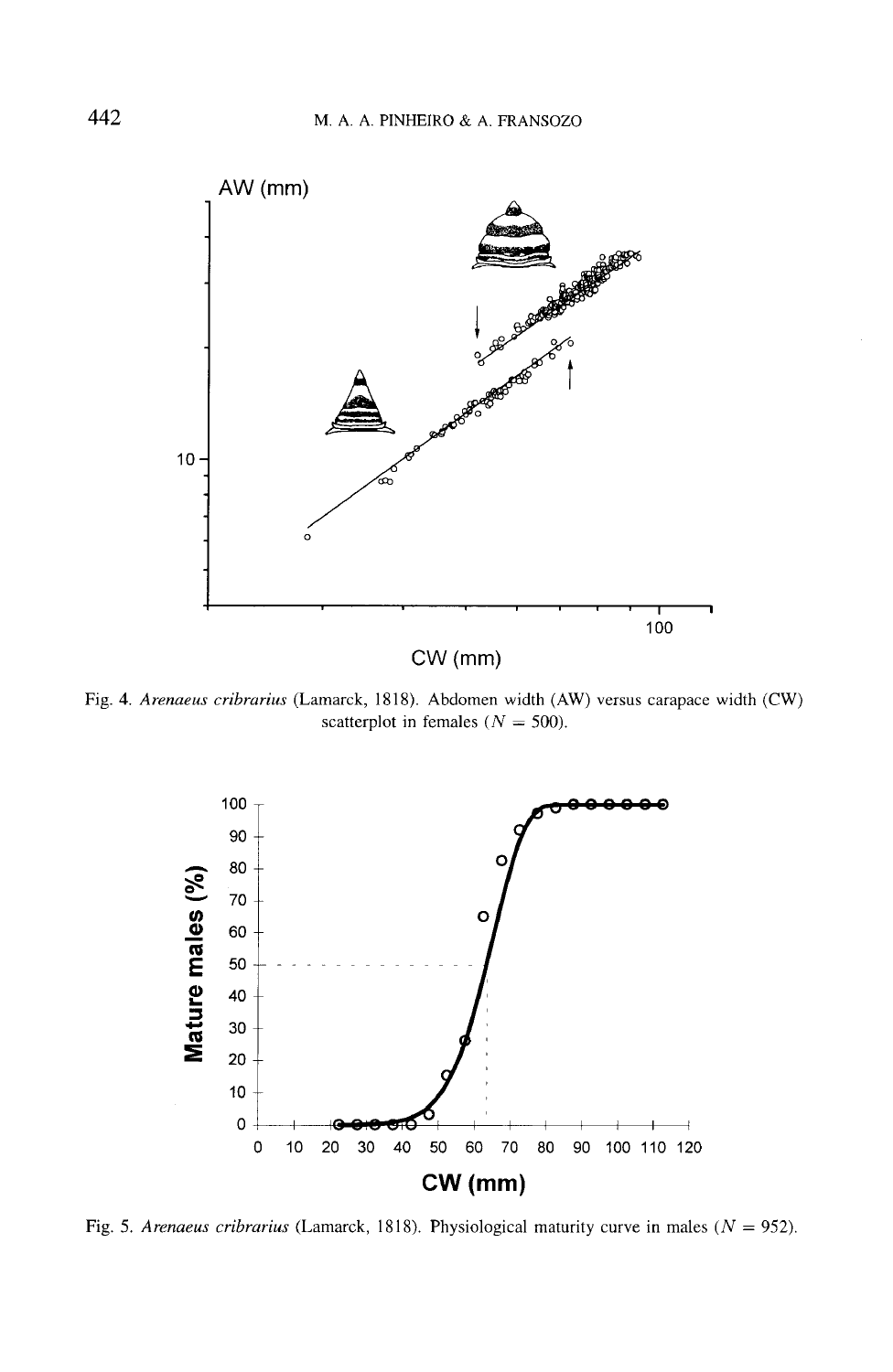| ٠ |
|---|
|---|

*Arenaeus cribrarius* (Lamarck, 1818). Size frequency distributions of males and females in each gonadal development stage  $(I = immature; D =$  $developing; De = developed)$ 

| Size classes<br>(mm) |     | Males          |                |     | Females |                |  |  |
|----------------------|-----|----------------|----------------|-----|---------|----------------|--|--|
|                      |     | D              | De             | I   | D       | De             |  |  |
| $20 - 25$            | 3   |                |                |     |         |                |  |  |
| 25-30                | 4   |                |                | 3   |         |                |  |  |
| 30-35                | 6   |                |                | 8   |         |                |  |  |
| 35-40                | 13  |                |                | 11  |         |                |  |  |
| 40-45                | 37  |                |                | 44  |         |                |  |  |
| $45 - 50$            | 30  | 1              |                | 53  | 6       |                |  |  |
| 50-55                | 33  | 6              |                | 74  | 14      |                |  |  |
| 55-60                | 48  | 15             | $\overline{2}$ | 65  | 46      | 7              |  |  |
| 60-65                | 23  | 38             | $\overline{4}$ | 37  | 54      | 26             |  |  |
| 65-70                | 15  | 48             | 22             | 17  | 133     | 76             |  |  |
| 70-75                | 11  | 65             | 63             | 7   | 135     | 96             |  |  |
| 75-80                | 3   | 35             | 68             |     | 126     | 100            |  |  |
| 80-85                |     | 24             | 69             |     | 82      | 70             |  |  |
| 85-90                |     | 37             | 89             |     | 36      | 30             |  |  |
| 90-95                |     | 21             | 66             |     | 5       | $\overline{7}$ |  |  |
| 95-100               |     | 9              | 23             |     |         |                |  |  |
| 100-105              |     | 4              | 12             |     |         |                |  |  |
| 105-110              |     | $\overline{2}$ |                |     |         |                |  |  |
| 110-115              |     |                |                |     |         |                |  |  |
| Total                | 227 | 305            | 420            | 319 | 638     | 412            |  |  |

shown in fig. 6, the maturity curve indicates the onset of physiological maturity at  $CW_{50\%} = 59.6$  mm. All individuals larger than 78.2 mm were mature.

### Functional maturity

Considering the values obtained from morphological and physiological data (fig. 7), the onset of functional maturity in males and females is estimated at 63.4 mm and 59.7 mm CW, respectively. Hence, the catch of immature crabs, 266 males and 329 females, corresponded to 25.5% of all crabs collected (N *=* 2337).

## DISCUSSION

Size at the onset of sexual maturity and number of instars following the puberty moult are important information on the reproductive biology of brachyuran crabs. This knowledge is required in the management of commercially exploited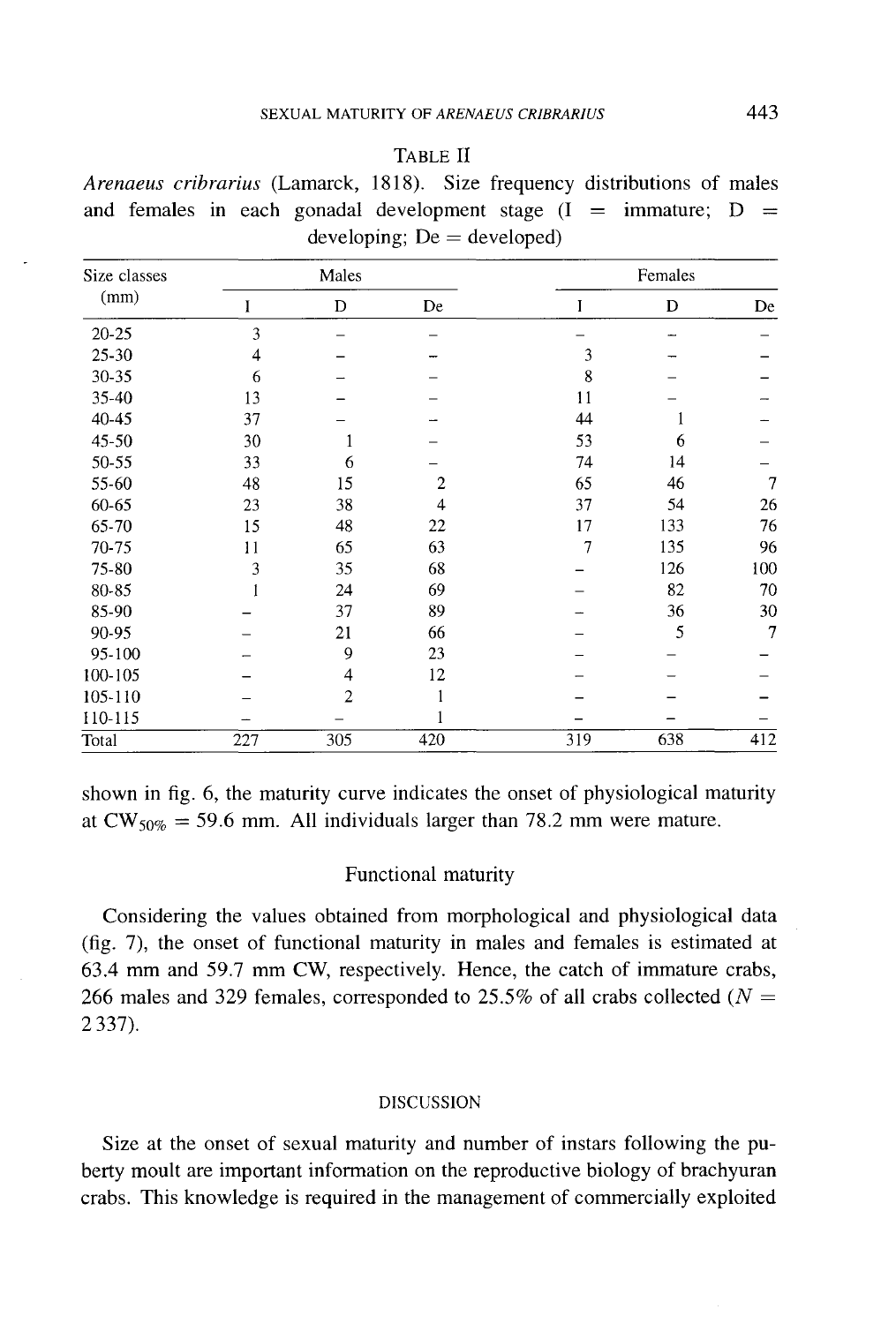

Fig. 6. *Arenaeus cribrarius* (Lamarck, 1818). Physiological maturity curve in females  $(N = 1369)$ .



Fig. 7. *Arenaeus cribrarius* (Lamarck, 1818). Comparative scheme showing morphological (MM) and physiological maturity (PM) in males and females and size range of mature specimens.

populations (Knudsen, 1960; Kwei, 1978; Campbell & Eagles, 1983). These reproductive features, among others, such as number of spawns in a single instar and reproductive seasonality, present high interspecific variability in brachyuran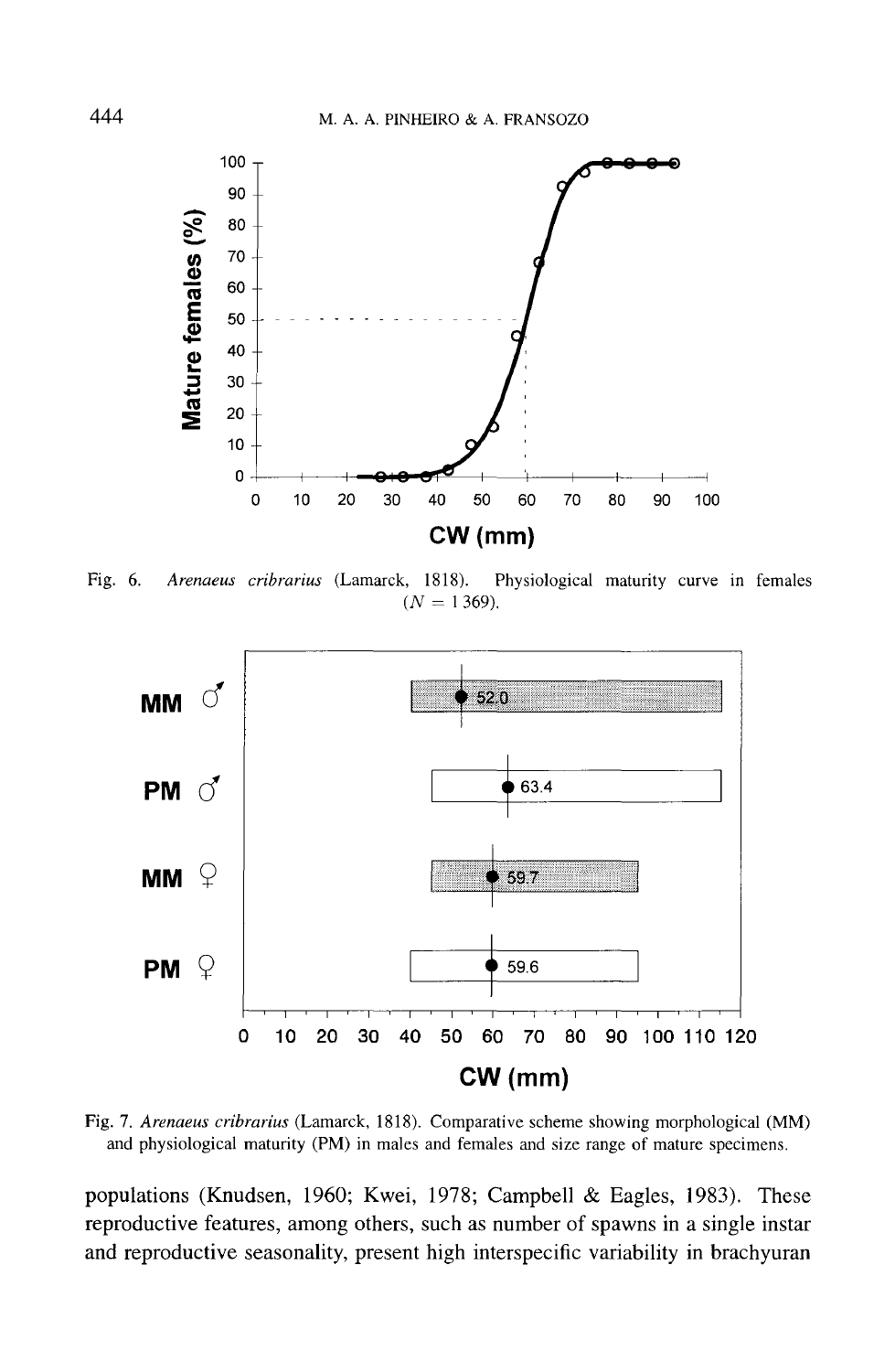crabs which, compared to other crustaceans, show a relatively large array of reproductive strategies (Hartnoll & Gould, 1988).

According to Hartnoll (1969), mating in portunid crabs generally involves intermoult males and recently moulted females. Males should be sexually mature for a successful spermatophore transfer while morphological maturity, instead of gonadal maturity stage, is the main requirement in mating females (Hartnoll, 1978; Gonzalez-Gurrianin, 1985). This fact was verified in *Arenaeus cribrarius,* in which 98.8% of recently mated females (with full spermathecae) showed immature or developing gonads (Pinheiro, 1995).

Some morphological changes take place during brachyuran ontogeny. Of those, the most conspicuous ones are related to sexual maturity and the moult of puberty (Pérez, 1928). At this moult, portunid males undergo a marked growth of certain cheliped segments (mainly the propodus), thereby increasing individual shape, and establish dominant hierarchical castes (Warner, 1977). **In** some portunids, these castes are differentiated by the colour pattern of the inner side of the chelae (propodus and dactylus), as verified by Ryan (1967) for *Portunus pelagicus* (L., 1758). **In** male A. *cribrarius* there is an intensification of the yellowish colour pattern of the inner chelar surface, which is displayed during mating (Pinheiro, 1995). This is similar to what Hopkins (1963) observed in *Callinectes sapidus* Rathbun, 1896.

Brachyuran males use their chelae in a wide variety of ritualized exhibitions related to the reproductive process, including agonistic interactions with other males while contending for mates and during female handling in pre- and postcopulatory events (Wright, 1968; Hartnoll, 1968, 1974, 1978; Lewis, 1977; Conan & Comeau, 1986; Vaninni & Gherardi, 1988). Therefore, larger males provided with larger chelipeds have an advantage in mate selection and in related intraspecific competition events. **In** the case of portunid females, the abdomen is released from the thoracic sternite, pleopod setae are developed and the abdominal somites widen. These changes, which provide protection to gonopores and egg mass, occur after the puberty moult (Finney & Abele, 1981; Hartnoll, 1982). **In** A. *cribrarius* the opening of the gonopore occurs at this stage, a process that takes place before this critical moult in some *Callinectes* species (Negreiros-Fransozo, pers. comm.).

The morphometrical analyses in this study provide accurate estimates of size at the onset of sexual maturity. Similar meaningful results were obtained by other authors (Watson, 1970; Brown & Powell, 1972; Wenner et aI., 1974; Haefner, 1985; Conan & Comeau, 1986; Choy, 1988; Felder & Lovett, 1989; Haefner, 1990) justifying its wide use in carcinology.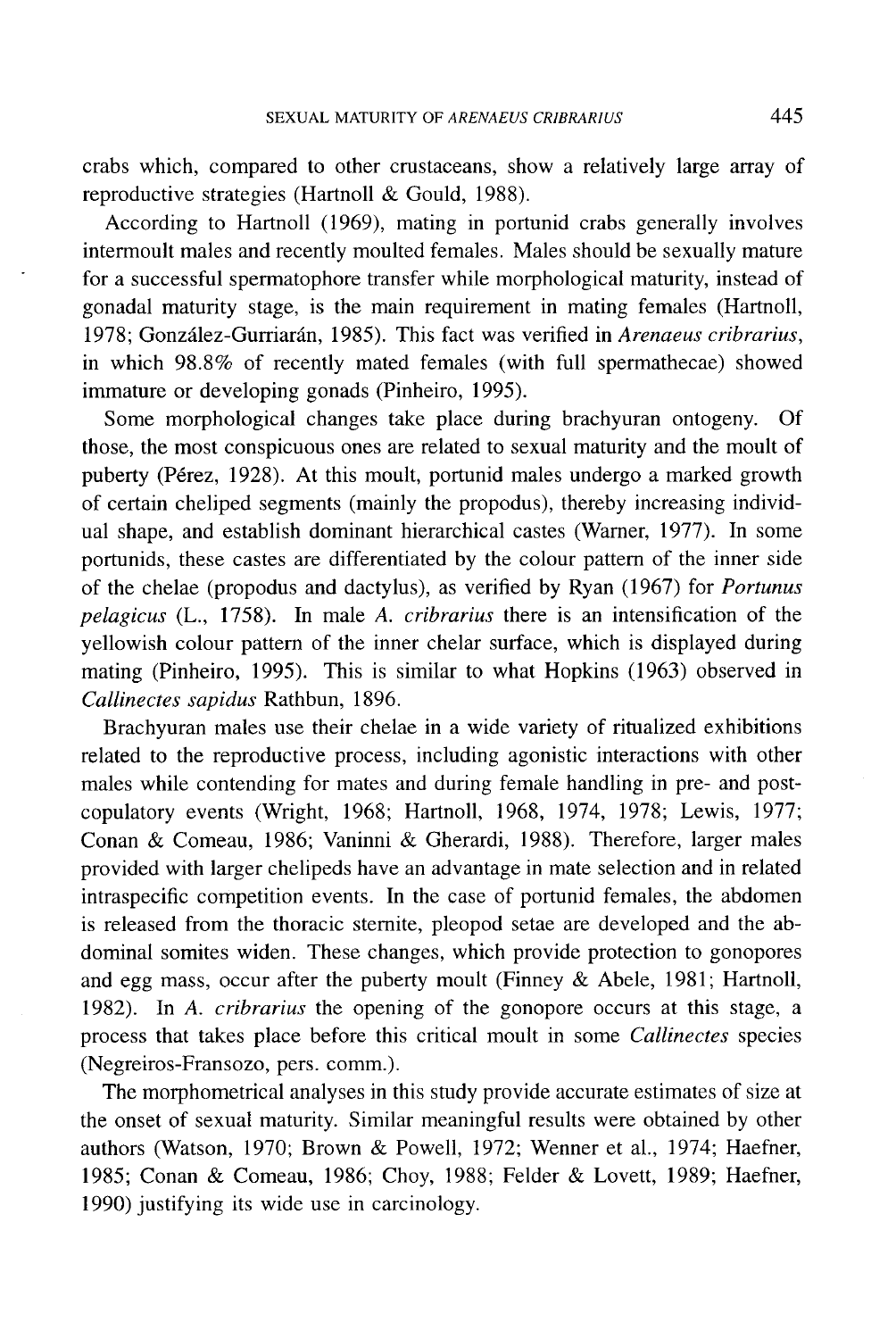According to Hartnoll (1963), the puberty moult in oxyrhynchous crabs (e.g., Majidae, Hymenosomatidae, Parthenopidae) is the terminal moult, while cancrid crabs and some representatives of the family Portunidae can moult once, twice, or several times after attaining the puberty moult. Although uncommon, moulting activity after sexual maturity was confirmed in A. *cribrarius* (cf. Pinheiro, 1995), since 11 adult females (near 1% of all adult females collected) were captured in the pre-moult stage, indicating that they may moult at least once after the puberty moult. Similar results were obtained in *P. sanguinolentus* (Herbst, 1796) and *Necora puber* (L., 1767) by Ryan (1967) and Drach (1933), respectively.

Despite the close association between development of secondary sexual characters and physiological maturity, in some species these events are not synchronous (table III). Asynchrony, in which physiological maturity precedes morphological maturity, was verified in *A. cribrarius* males. Other portunids demonstrating asynchrony are *Liocarcinus holsatus* (Fabricius, 1798) and N. *puber* (L., 1767) as found by Choy (1988), *Scylla serrata* (Forskål, 1775) by Prasad & Neelakantan (1990), and *Necora puber* (L., 1767) by González-Gurriarán & Freire (1994) (see table III). These events are simultaneous in *A. cribrarius* females, as also reported for other portunids like *Callinectes danae* Smith, 1869 by Pita et aI. *(1985), Ovalipes catharus* (White, 1843) by Armstrong (1988), and *Portunus spinimanus* Latreille, 1819 by Santos (1994).

In almost all studied portunid species except *P. pelagicus* (cf. Batoy et aI., 1987; Ingles & Braum, 1989), females attain sexual maturity at smaller sizes than males (table III). This fact can be particularly advantageous in *A. cribrarius,* since in mating pairs males are 20 to 40% larger than females (Pinheiro, 1995), thus, soft-shelled female protection after mating is probably assured.

In some cases, population structure analyses involving, e.g., the size of the smallest ovigerous females, the abdominal dimorphism, and the size range in which the sealed-abdomen condition is observed, are useful in establishing size at sexual maturity. Some authors have investigated the size at maturity of certain crustacean species based on the smallest ovigerous females recorded in size frequency distribution analyses (Aguilar & Espina, 1988; Jayakody, 1989; Sarda, 1991).

Specimens of *A. cribrarius* larger than 64 mm CW can be regarded as mature. This value should only apply to Ubatuba, since an inverse relationship between latitude and size at maturity is known (Berrill, 1982; Hines, 1989). Among the environmental factors capable of influencing size at maturity, water temperature (Kinne, 1964; Leffler, 1972; Somerton, 1981) or its effect combined with certain photoperiod conditions (Hines, 1989) are noteworthy.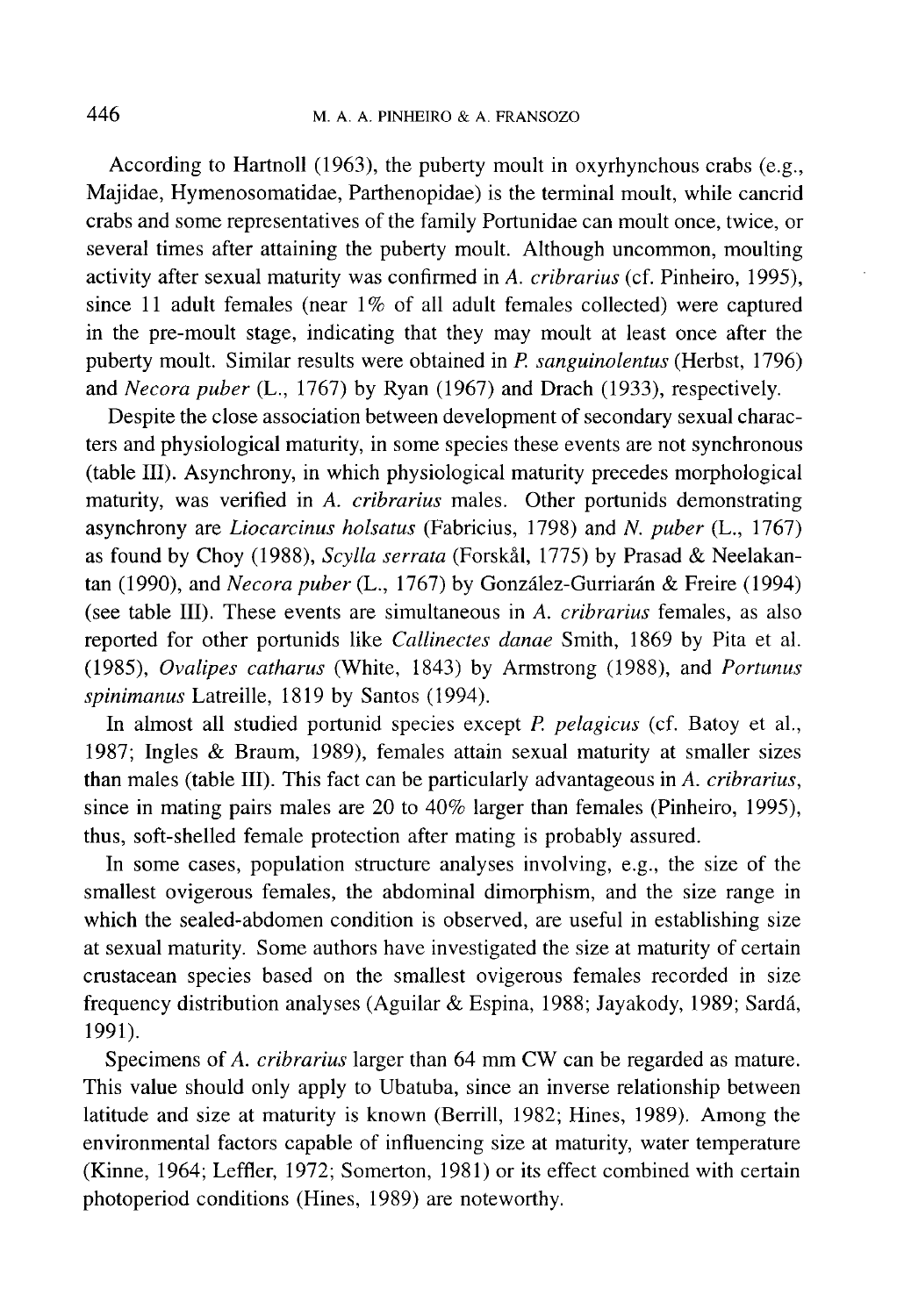| Species                                                     | Author                                    | $CW$ (mm) |           |           |        |
|-------------------------------------------------------------|-------------------------------------------|-----------|-----------|-----------|--------|
|                                                             |                                           | Males     |           | Females   |        |
|                                                             |                                           | MМ        | PM        | MM        | PM     |
| Arenaeus cribrarius                                         | This study <sup>2)</sup>                  | 52        | 63.4      | 59.7      | 59.6   |
| Callinectes danae                                           | Pita et al. $(1985)^{1}$                  | 67        |           | 55-60     | 55     |
|                                                             | Costa $(1995)^{2}$                        | 68.1      | 67.6      | 53.1      | 53.9   |
|                                                             | Gaspar $(1981)^{1}$                       |           | 86.3      |           | 69.8   |
|                                                             | Branco & Thives $(1991)^{1}$              | 98.5      |           | 88.8      |        |
| Callinectes ornatus                                         | Haefner $(1990)^2$                        | 51.3      | 51.3-58.3 | 40.8      | 50-65  |
|                                                             | Branco & Lunardón-Branco<br>$(1993)^{1}$  |           | 67        |           | 61     |
|                                                             | Mantelatto $(1995)^2$                     |           | 50        |           | 43     |
| Callinectes sapidus                                         | Gray & Newcombe $(1938)^{1}$              | 89        |           |           |        |
|                                                             | Van Engel $(1990)^{1}$                    | 107       | 82        |           |        |
| Charybdis natator                                           | Sumpton $(1990)^3$                        |           |           | 80-95     |        |
| Liocarcinus depurator                                       | Mori & Zunino $(1987)^{1}$                | 30        |           | 24        |        |
| Liocarcinus holsatus                                        | Choy $(1988)^{1}$                         | 18.5      | 28.5      | 17        | 25     |
| Macropipus tuberculatus                                     | Mori $(1987)^{1}$                         | 28-33     |           | $25 - 32$ |        |
| Necora puber                                                | Choy $(1988)^{1}$                         | 42        | 54        | 38        | 48     |
|                                                             | González-Gurriarán (1985) <sup>2)</sup>   | 57        | 56        | 53        |        |
|                                                             | González-Gurriarán & Freire<br>$(1994)^3$ | 53.3      | 54.8      | 52.3      | 49.8   |
| Ovalipes catharus                                           | Armstrong $(1988)^2$                      |           | $60 - 65$ | 55        | 55-60  |
| Ovalipes stephensoni                                        | Haefner $(1985)^{1}$                      | 61        | 31-50     | 51        | 61-70  |
| Portunus pelagicus                                          | Batoy et al. $(1987)^{3}$                 |           | 37        |           | 39     |
|                                                             | Ingles & Braum $(1989)^3$                 | 96.4      |           | 106       |        |
| Portunus spinimanus                                         | Santos $(1994)^{2}$                       | 48        | 47        | 46.5      | 46     |
| Prasad & Neelakantan (1990) <sup>1)</sup><br>Scylla serrata |                                           | 81-90     | 97        | 81-90     | 91-100 |

Size at the onset of sexual maturity in previously studied portunid species ( $MM =$ morphological maturity;  $PM =$  physiological maturity;  $CW =$  carapace width)

<sup>1)</sup> = carapace width including lateral spines; <sup>2)</sup> = carapace width excluding lateral spines; <sup>3)</sup> = no information available regarding carapace width measurements.

The number of instars preceding sexual maturity in swimming crabs varies considerably. In *Callinectes danae* sexual maturity is attained after 18 months since larval release, corresponding to the  $27<sup>th</sup>$  instar (Fischler, 1965), while the blue crab *Callinectes sapidus* attains maturity at approximately the 18<sup>th</sup> to 20<sup>th</sup> instar (Van Engel, 1958). There is no information available on the somatic growth of *A. cribrarius,* limiting further estimates on this species' chronological age at maturity.

In the study region, otter trawl nets as those used in the present study are the main fishing gear used in the penaeid shrimp catch. Local fishermen are not particularly interested in *A. cribrarius* and most crabs captured are returned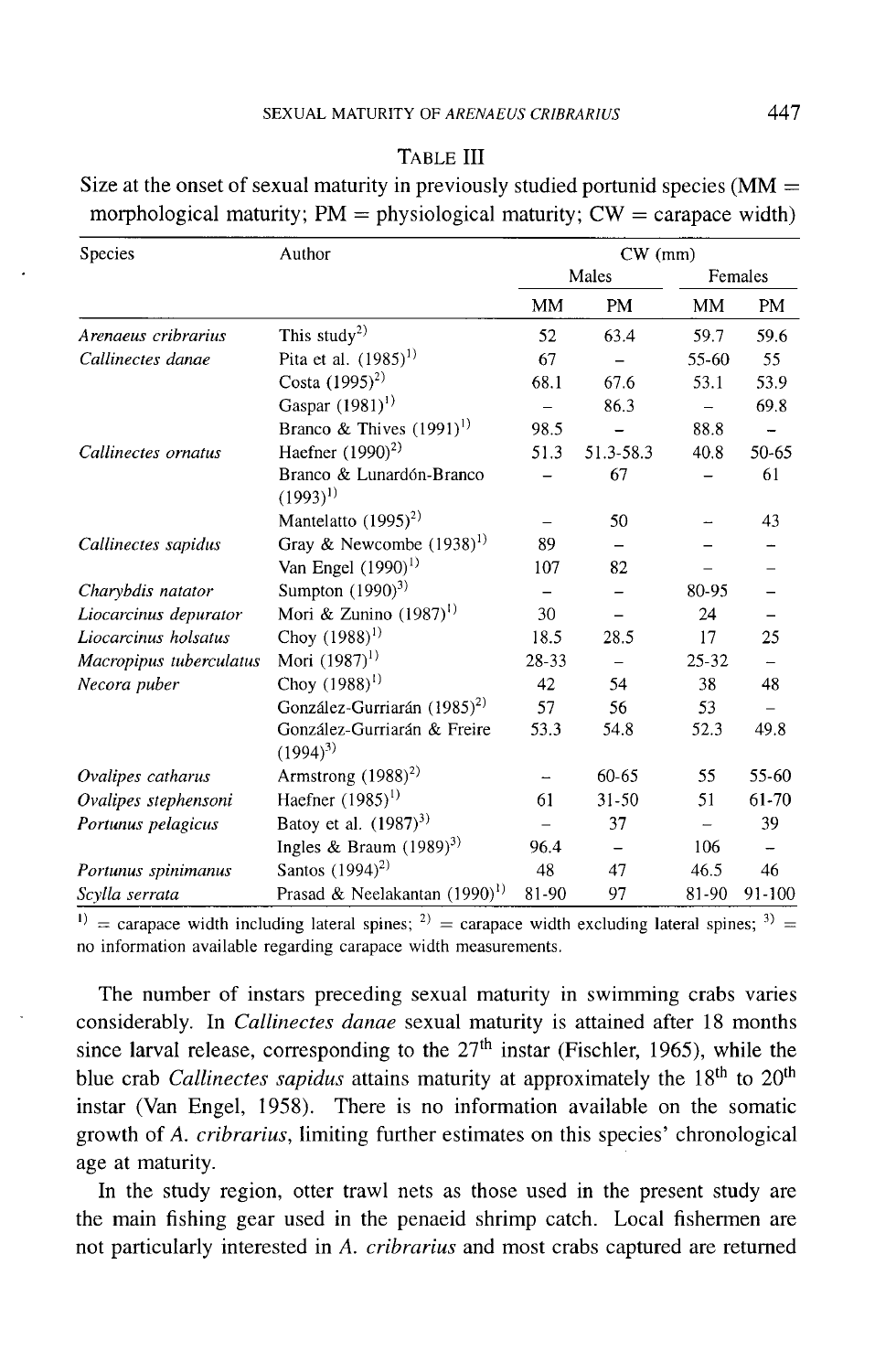to the sea. However, it is alarming that 25% of the total catch is composed by immature specimens. Inasmuch as a commercial exploitative activity on this species is likely to occur, it is important to establish a minimum catch size to avoid overexploitation, possible (local) extinction, and consequently damage to the benthic environment.

According to González-Gurriarán (1985), it is necessary to compare size at sexual maturity values from different methodologies in order to achieve more reliable estimates. His point is confirmed in the present study. So, it can be concluded that accurate size at sexual maturity estimates should include allometric studies of secondary sexual characters and micro- or macroscopic gonad examination since these values are often different.

#### ACKNOWLEDGEMENTS

FAPESP provided financial support as a Ph.D. fellowship to the first author (Proc. # 92/1752-8). We are gratefull to our NEBECC colleagues for their aid in laboratory analyses. Dr. Gustavo A. S. de Melo (Museu de Zoologia, USP), Dr. Heloisa M. Amaral (Depto. Zoologia, UNICAMP), Dr. Nilton J. Hebling (Depto. Zoologia, IB, UNESP Rio Claro) and Dr. Wagner C. Valenti (Depto. Biologia Aplicada, FCAV, UNESP Jaboticabal) provided useful suggestions during the public presentation of the first author's Ph.D. thesis, which includes the present paper. We are also indebted to Dr. David A. Somerton (University of Washington, Seattle) who send the MATURE program, Rui Vieira de Moraes (Depto. Bioestatfstica, IB, UNESP Botucatu) for statistical advice, and to our friend M.Sc. Augusto A. V. Flores who helped us in translating this paper.

#### LITERATURE CITED

- AGUILAR, A. T. & P. A. ESPINA, 1988. Observaciones biologicas sobre *Mursia gaudichaudi* (H. Milne Edwards, 1837) capturada en Valparaiso, Chile (Decapoda, Brachyura, Calappidae). Cienc. y Tee. del Mar, 12: 33-59.
- ARMSTRONG, J. H., 1988. Reproduction in the paddle crab *Ovalipes catharus* (Decapoda: Portunidae) from Blueskin Bay, Otago, New Zealand. New Zealand Journ. mar. Freshwater Res., 22: 529-536.
- BATOY, C. B., J. F. SARMAGO & B. C. PILAPIL, 1987. Breeding season, sexual maturity and fecundity of the blue crab, *Portunus pelagicus* (L.) in selected coastal waters in Leyte and vicinity, Philippines. Ann. Trop. Res., 9: 157-177.
- BERRILL, M., 1982. The life cycle of the green crab *Carcinus maenas* at the northern end of its range. Journ. Crustacean BioI., 2: 31-39.
- BRANCO, J. O. & M. J. LUNARDON-BRANCO, 1993. Crescimento e tamanho na primeira maturação em *Callinectes ornatus* Ordway, 1863 (Decapoda, Portunidae) da regiao de Matinhos, Parana, Brasil. Arg. BioI. Tecnol., 36 (3): 497-503.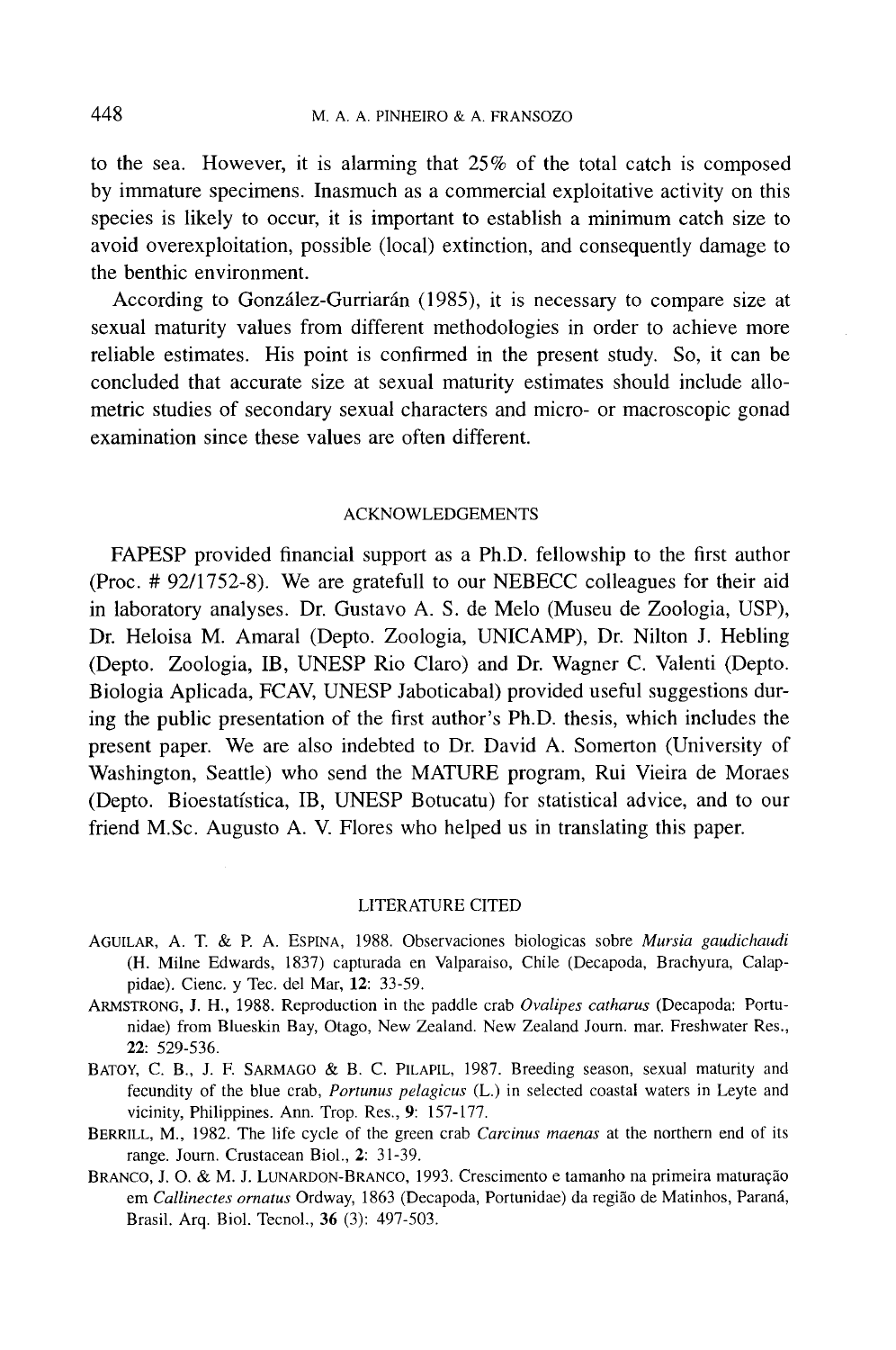- BRANCO, J. O. & A. THIVES, 1991. Relação Peso/Largura, Fator de condição e Tamanho na primeira matura~ao de *Callinectes danae* Smith, 1869 (Crustacea, Portunidae), no manguezal do ltacorubi, SC, Brasil. Arq. BioI. Tecnol., **34** (3/4): 415-424.
- BROWN, R. B. & G. C. POWELL, 1972. Size at maturity in male alaskan tanner crab, *Chionoecetes bairdi,* as determined by allometry, reproductive tract weights, and size of precopulatory males. Journ. Fish. Res. Board Canada, **29** (4): 423-427.
- CAMPBELL, A. & M. D. EAGLES, 1983. Size at maturity and fecundity of rock crabs, *Cancer irroratus,* from the Bay of Fundy and southwestem Nova Scotia. Fish. Bull., U.S., 81 (2): 357-362.
- CHOY, S. c., 1988. Reproductive biology of *Liocarcinus puber* and L. *holsatus* (Decapoda, Brachyura, Portunidae) from the Gower Peninsula, South Wales. Mar. Ecol., 9 (3): 227- 241.
- CONAN, G. Y. & M. COMEAU, 1986. Functional maturity and terminal moult of male snow crab *Chionoecetes opilio.* Canadian Journ. Fish. aquat. Sci., **43** (9): 1710-1719.
- COSTA, T. M., 1995. Cicio reprodutivo de *Callinectes danae* Smith, 1869 (Crustacea, Decapoda, Portunidae) na regiao de Ubatuba (SP): 1-94. (Master Thesis, Universidade Estadual Paulista-UNESP, IB, Botucatu, SP, Brazil).
- CROCOS, P. J., 1987. Reproductive dynamics of the grooved tiger prawn, *Penaeus semisulcatus,* in the north-western Gulf of Carpentaria, Australia. Journ. exp. mar. Freshw. Res., 38: 79-90.
- CROCOS, P. J. & J. D. KERR, 1983. Maturation and spawning of the banana prawn *Penaeus merguiensis* de Man (Crustacea: Penaeidae) in the Gulf of Carpentaria, Australia. Journ. exp. mar. BioI. Ecol., 69: 37-59.
- DAILEY, M. D. & S. RALSTON, 1986. Aspects of the reproductive biology, spatial distribution, growth, and mortality of the deepwater caridean shrimp, *Heterocarpus laevigatus,* in Hawaii. Fish. Bull., U.S., **84** (4): 915-925.
- DRACH, P., 1933. Sur Ia croissance de l'abdomen chez les Brachyoures. C. R. Acad. Sci., Paris, 197: 93-95.
- EL HADY, H. A., F. A. ABDEL RAZEK & A. EZZAT, 1990. Reproduction of *Penaeus semisulcatus* De Haan in Dammam waters (Arabia Gulf), Kingdom of Saudi Arabia. Arch. Hydrobiol., **118** (2): 241-251.
- ENNIS, G. P., R. G. HOOPER & D. M. TAYLOR, 1988. Functional maturity in small male snow crabs *(Chionoecetes opilio).* Canadian Journ. Fish. aquat. Sci., **45** (12): 2106-2109.
- ERDMAN, R. B. & N. J. BLAKE, 1988. Reproductive biology of female golden crabs *Geryon fenneri* Manning and Holthuis, from southeastern Florida. Journ. Crustacean BioI., 8 (3): 392-400.
- FELDER, D. L. & D. L. LOVETT, 1989. Relative growth and sexual maturation in the estuarine ghost shrimp *Callianassa louisianensis* Schmitt, 1935. Journ. Crustacean BioI., 9 (4): 540-553.
- FISCHLER, K. J., 1965. The use of catch-effort, catch-sampling, and tagging data to estimate a population of blue crabs. Trans. American Fish. Soc., **94** (4): 287-310.
- FINNEY, W. C. & L. G. ABELE, 1981. Allometric variation and sexual maturity in the obligate coral commensal *Trapezia ferruginea* Latreille (Decapoda, Xanthidae). Crustaceana, **41** (2): 113-130.
- FONTELES-FILHO, A. A., 1989. Recursos pesqueiros. Biologia e dinamica populacional: 1-296. (Imprensa Oficial do Ceara, Fortaleza).
- GASPAR, M. H., 1981. Contribuição ao estudo biológico do "siri" *Callinectes danae* Smith, 1869 (Decapoda-Portunidae) do Rio ltibere (Paranagua-Parami): 1-150. (Master Thesis, Universidade Federal do Paraná, Curitiba, PR, Brazil).
- GONZALEZ-GURRIARAN, E., 1985. Reproducci6n de la necora *Macropipus puber* (L.) (Decapoda, Brachyura), y ciclo reproductivo en la Ría de Arousa (Galicia, NW España). Bol. Inst. Español Oceanogr., 2 (I): 10-32.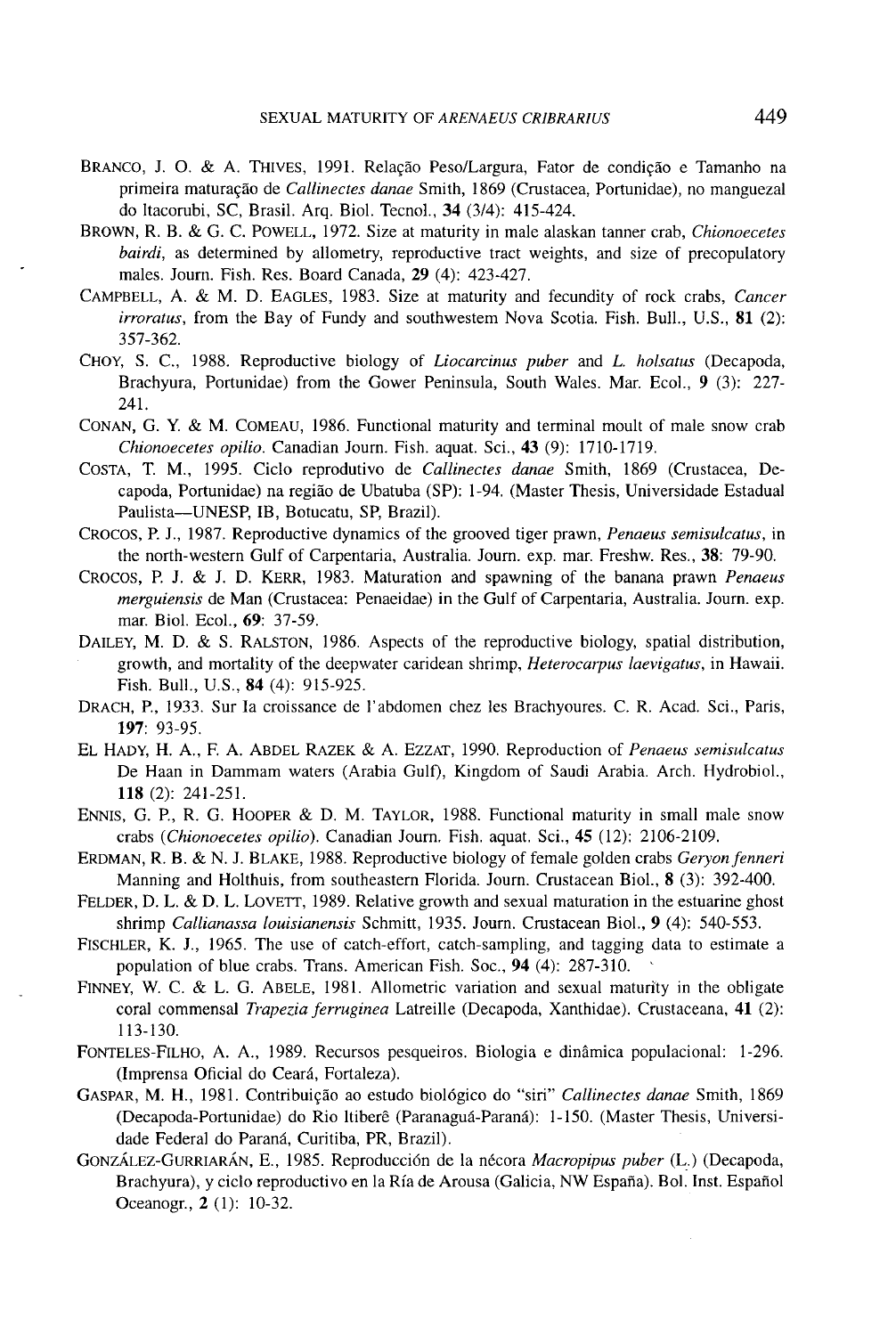- GONZALEZ-GURRIARAN, E. & J. FREIRE, 1994. Sexual maturity in the velvet swimming crab *Necora puber* (Brachyura, Portunidae): morphometric and reproductive analyses. ICES Journ. mar. Sci., 51 (2): 133-145.
- GRAY, E. H. & C. L. NEWCOMBE, 1938. The relative growth of parts in the blue crab *Callinectes sapidus* Rathbun. Journ. Studies Dev. Increase, 2: 235-246.
- GREY, K. A., 1979. Estimates of the size of first maturity of the western rock lobster *Panulirus cygnus,* using secondary sexual characteristics. Australian Journ. mar. Freshwater Res., 30: 785-791.
- GUINOT, D., 1979. Donées nouvelles sur la morphologie, la phylogénèse, et la taxonomie des Crustaces Decapodes Brachyoures. Mem. Mus. nat. Hist. nat., Paris, (A, Zool.) 112: 1-354.
- HAEFNER, P. A., JR., 1976. Distribution, reproduction and moulting of the rock crab, *Cancer irroratus* Say, 1917, in the mid-Atlantic Bight. Journ. nat. Hist., London, 10: 377-397.
- $---$ , 1985. Morphometry, reproduction, diet and epizoites of *Ovalipes stephensoni* Williams, 1976 (Decapoda, Brachyura). Journ. Crustacean BioI., 5 (4): 658-672.
- $-$ , 1990. Morphometry and size at maturity of *Callinectes ornatus* (Brachyura, Portunidae) in Bermuda. Bull. mar. Sci., 46 (2): 274-286.
- HARTNOLL, R. G., 1963. The biology of Manx spider crabs. Proc. zool. Soc. London, 141: 423-496.
- $-$ , 1968. Reproduction in the burrowing crab, *Corystes cassivelaunus* (Pennant, 1777) (Decapoda, Brachyura). Crustaceana, 15: 165-170.
- $-$ , 1969. Mating in Brachyura. Crustaceana, 16: 161-181.
- $-$ , 1974. Variation in growth pattern between some secondary characters in crabs (Decapoda, Brachyura). Crustaceana, 27 (2): 131-136.
- $-$ , 1978. The determination of relative growth in Crustacea. Crustaceana, 34 (3): 281-293.
- $-$ , 1982. Growth. In: L. G. ABELE (ed.), The biology of Crustacea, 5, Embryology, morphology and genetics, 2: 111-196. (New York, Academic Press).
- HARTNOLL, R. G. & P. GOULD, 1988. Brachyuran life history strategies and the optimization of egg production. In: A. A. FINCHAM & P. S. RAINBOW (eds.), Aspects of decapod crustacean biology: 1-9. (Oxford, Clarendon Press).
- HINES, A. H., 1989. Geographic variation in size at maturity in brachyuran crabs. Bull. mar. Sci., 45 (2): 356-368.
- HOPKINS, T. H., 1963. Sexual dichromatism in three species of portunid crabs. Crustaceana, 5 (3): 238-239.
- INGLES, J. A. & E. BRAUM, 1989. Reproduction and larval ecology of the blue swimming crab *Portunus pelagicus* in Ragay Gulf, Philippines. Int. Rev. ges. Hydrobiol., 74 (5): 471-490.
- JAYAKODY, D. S., 1989. Size at onset of sexual maturity and onset of spawning in female *Panulirus homarus* (Crustacea, Decapoda, Palinuridae) in Sri Lanka. Mar. Ecol. Progr. Ser., 57: 83-87.
- KINNE, 0., 1964. The effects of temperature and salinity on marine and brackish water animals. II. Salinity and temperature-salinity combinations. Oceanogr. mar. BioI. ann. Rev., 2: 281-339.
- KNUDSEN, J. W., 1960. Reproduction, life history, and larval ecology of the California Xanthidae, the pebble crabs. Pacific Sci., 14: 3-17.
- KROUSE, J. S., 1973. Maturity, sex ratio, and size composition of the natural population of american lobster, *Homarus americanus,* along the Maine coast. Fish. Bull. U.S., 71 (I): 165-173.
- KWEI, E. A., 1978. Size composition, growth and sexual maturity of *Callinectes latimanus* (Rath.) in two Ghanian lagoons. Zool. Journ. Linnean Soc., London, 64: 151-175.
- LEFFLER, C. W., 1972. Some effects of temperature in the growth and metabolic rate of juvenile blue crabs, *Callinectes sapidus,* in the laboratory. Mar. BioI., 14: 104-110.
- LEWIS, E. G., 1977. Relative growth and sexual maturity of *Bathynectes superbus* (Costa) (Decapoda: Portunidae). Journ. nat. Hist., London, 11: 629-643.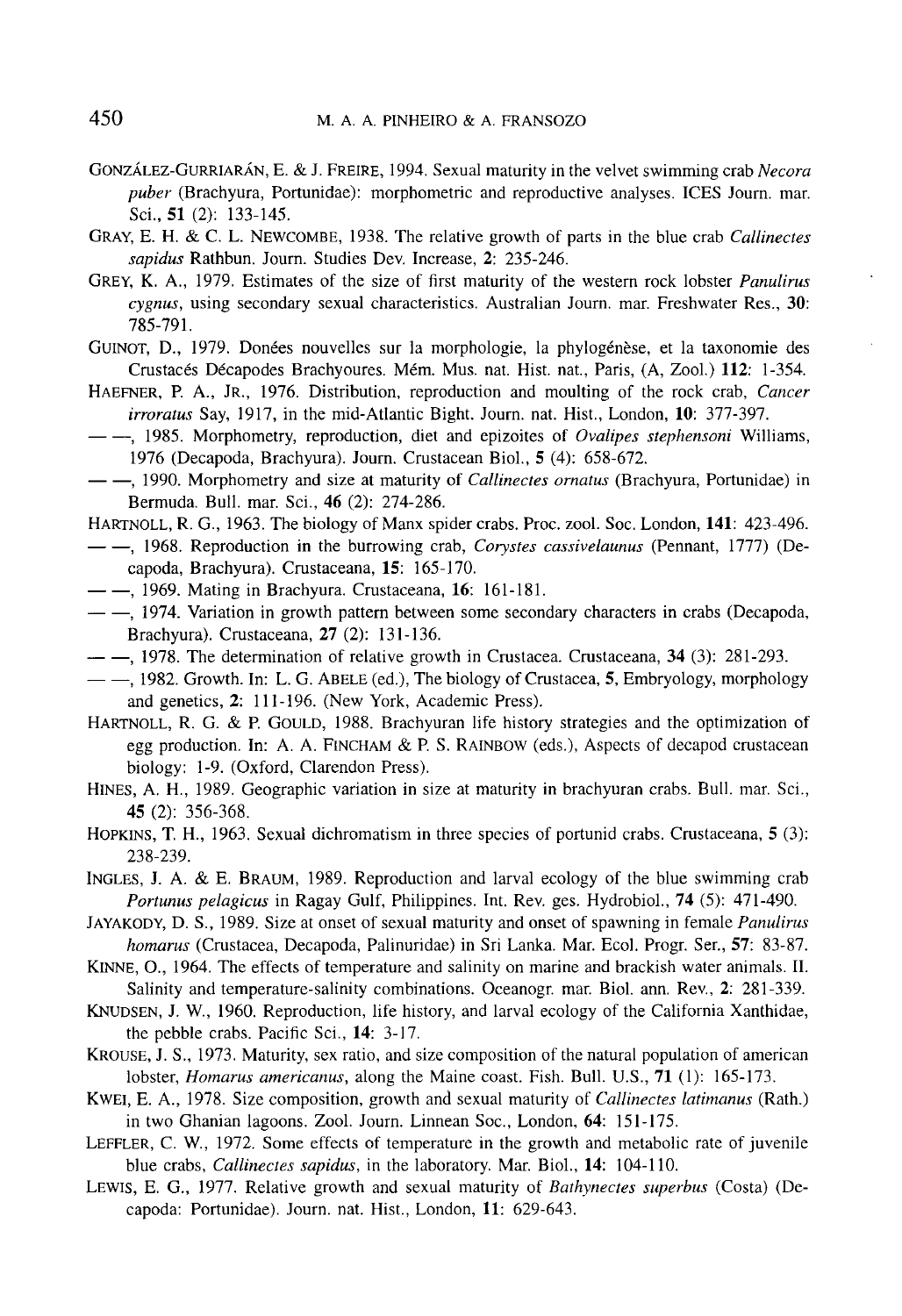- MACDIARMID, A. B., 1989. Size at onset of maturity and size-dependent reproductive output of female and male spiny lobsters *Jasus edwardsii* (Hutton) (Decapoda, Palinuridae) in northern New Zealand. Journ. exp. mar. Biol. Ecol., 127: 229-243.
- MANTELATTO, F. L. M., 1995. Biologia reprodutiva de *Callinectes ornatus* Ordway, 1863 (Decapoda, Brachyura, Portunidae) na regiao de Ubatuba (SP), Brasil: 1-147. (Doctoral Thesis, Universidade Estadual Paulista-UNESP, lB, Botucatu, SP, Brazil).
- MORI, M., 1987. Observations on reproductive biology and diet of *Macropipus tuberculatus* (Roux) of the Ligurian Sea. Inv. Pesq., 51 (Suppl. I): 147-152.
- MORI, M. & P. ZUNINO, 1987. Aspects of the biology of *Liocarcinus depurator* (L.) in the Ligurian Sea. Inv. Pesq., 51 (Suppl. 1): 135-145.
- NAYLOR, T. H., J. L. BALINTFY, D. S. BURDICK & K. CHU, 1966. Computer simulation techniques: 1-352. (John Wiley & Sons, New York).
- PEREZ, C., 1928. Caracteres sexuels chez un crabe oxyrhynque *(Macropodia rostrata* L.). C. R. Acad. Sci., Paris, 188: 91-93.
- PINHEIRO, M. A. A., 1995. Biologia reprodutiva do siri chita *Arenaeus cribrarius* (Lamarck, 1818) (Crustacea, Brachyura, Portunidae) na regiao de Ubatuba, Litoral Norte do Estado de Sao Paulo: 1-180. (Doctoral Thesis, Universidade Estadual Paulista-UNESP, IB, Botucatu, SP, Brazil).
- PINHEIRO, M. A. A. & A. FRANSOZO, 1993. Relative growth of the speckled swimming crab *Arenaeus cribrarius* (Lamarck, 1818) (Brachyura, Portunidae), near Ubatuba, State of Sao Paulo, Brazil. Crustaceana, 65 (3): 377-389.
- PITA, J. B., E. S. RODRIGUES, R. GRAÇA-LOPES & J. A. P. COELHO, 1985. Observações bioeco-16gicas sobre 0 siri *Callinectes danae* Smith, 1869 (Crustacea, Portunidae), no complexo baía-estuário de Santos, Estado de São Paulo, Brasil. Bol. Inst. Pesca, 12 (4): 35-43.
- PRASAD, P. N. & B. NEELAKANTAN, 1990. Size at maturity in male crab *Scylla serrata* as determined by chela allometry and gonadal condition. Fish. Tecnol., 27 (1): 25-29.
- RYAN, E. P., 1967. The morphometry of sexually mature instars in the crab *Portunus sanguinolentus* (Herbst) (Brachyura: Portunidae). Proc. Symp. Crustacea, 2: 715-723. (Marine Biological Association of India).
- SANTOS, S., 1994. Biologia reprodutiva de *Portunus spinimanus* Latreille, 1819 (Crustacea, Brachyura, Portunidae) na regiao de Ubatuba, SP: 1-158. (Doctoral Thesis, Universidade Estadual Paulista-UNESP, lB, Botucatu, SP, Brazil).
- SARDA, F., 1991. Reproduction and moult synchronism in *Nephrops norvegicus* (L.) (Decapoda, Nephropidae) in the western Mediterranean: Is spawning annual or biennial? Crustaceana, 60 (2): 186-199.
- SOMERTON, D. A., 1980. A computer technique for estimating the size of sexual maturity in crabs. Canadian Journ. Fish. aquat. Sci., 37: 1488-1494.
- $-$ , 1981. Regional variation in the size of maturity of two tanner crabs *(Chionoecetes bairdi*) and C. *opilio)* in the Bering Sea, and its use in defining management subareas. Canadian Journ. Fish. aquat. Sci., 38: 163-174.
- SOMERTON, D. A. & R. A. MACINTOSH, 1983. The size at sexual maturity of blue king crab, *Paralithodes platipus,* in Alaska. Fish. Bull., U.S., 81 (3): 621-628.
- SUMPTON, W. D., 1990. Morphometric growth and fisheries biology of the crab, *Charybdis natator* (Herbst) in Moreton Bay, Australia (Decapoda, Brachyura). Crustaceana, 59 (2): 113-120.
- TAISSOUN, N. E., 1970. Las especies de cangrejos del genero *Callinectes* (Brachyura) en el Golfo de Venezuela y Lago de Maracaibo. Bol. Cent. Invest. BioI. Zulia, 2: 1-102.
- VAN ENGEL, W. A., 1958. The blue crab and its fishery in Chesapeake Bay. Part 1. Reproduction, early development, growth, and migration. Commer. Fish. Rev., 20 (6): 6-17.
- $-$ , 1990. Development of the reproductive functional form in the male blue crab, *Callinectes sapidus.* Bull. mar. Sci., 46 (1): 13-22.